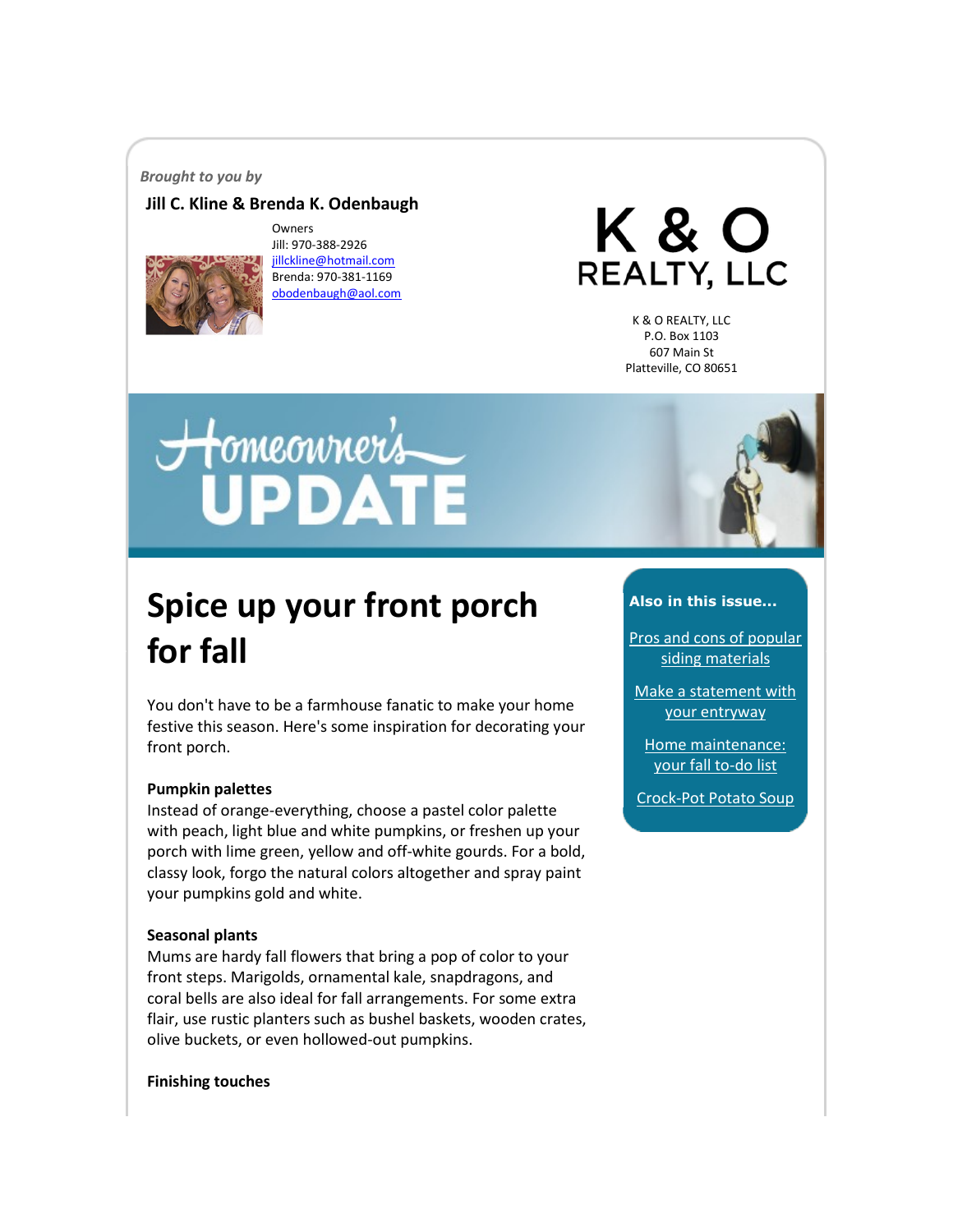Add fall-themed throw pillows and a plaid blanket to a porch swing or wooden bench. Intersperse a few candles or lanterns with your pumpkins and fall flowers, and arrange your decorations symmetrically on either side of the steps.

If you don't have a porch, move your fall display to the front yard and anchor it by using a larger decoration such as a hay bale or red wagon.

# [Print This Article](http://www.tpmco.com/pmcwebdata/enewsletters/2018-10/4554788_1.html)



# <span id="page-1-0"></span>**Pros and cons of popular siding materials**

If you're considering updating your home's siding, compare the following pros and cons.

## **Vinyl**

*Pros:* Inexpensive and easy to install, vinyl requires minimal upkeep, and it comes in many colors and textures.

*Cons:* Standard panels have to be overlapped, which creates noticeable seams.

#### **Stucco**

*Pros:* Stucco is extremely durable and doesn't need to be repainted. It's also resistant to fires and insects.

*Cons:* Installation requires a lot of prep work. Make sure you find an experienced contractor to do the job.

#### **Fiber cement**

*Pros:* Fiber cement is a durable material that's fire-resistant, termite-proof and won't rot. *Cons:* It's heavy and difficult to work with, which makes it more expensive to install than vinyl.

## **Wood clapboard or shingles**

*Pros:* Classic and natural-looking, wood is easy to work with and often prized for high-end renovations.

*Cons:* The better grades of wood can get expensive plus maintenance adds up over time.

## [Print This Article](http://www.tpmco.com/pmcwebdata/enewsletters/2018-10/4554788_2.html)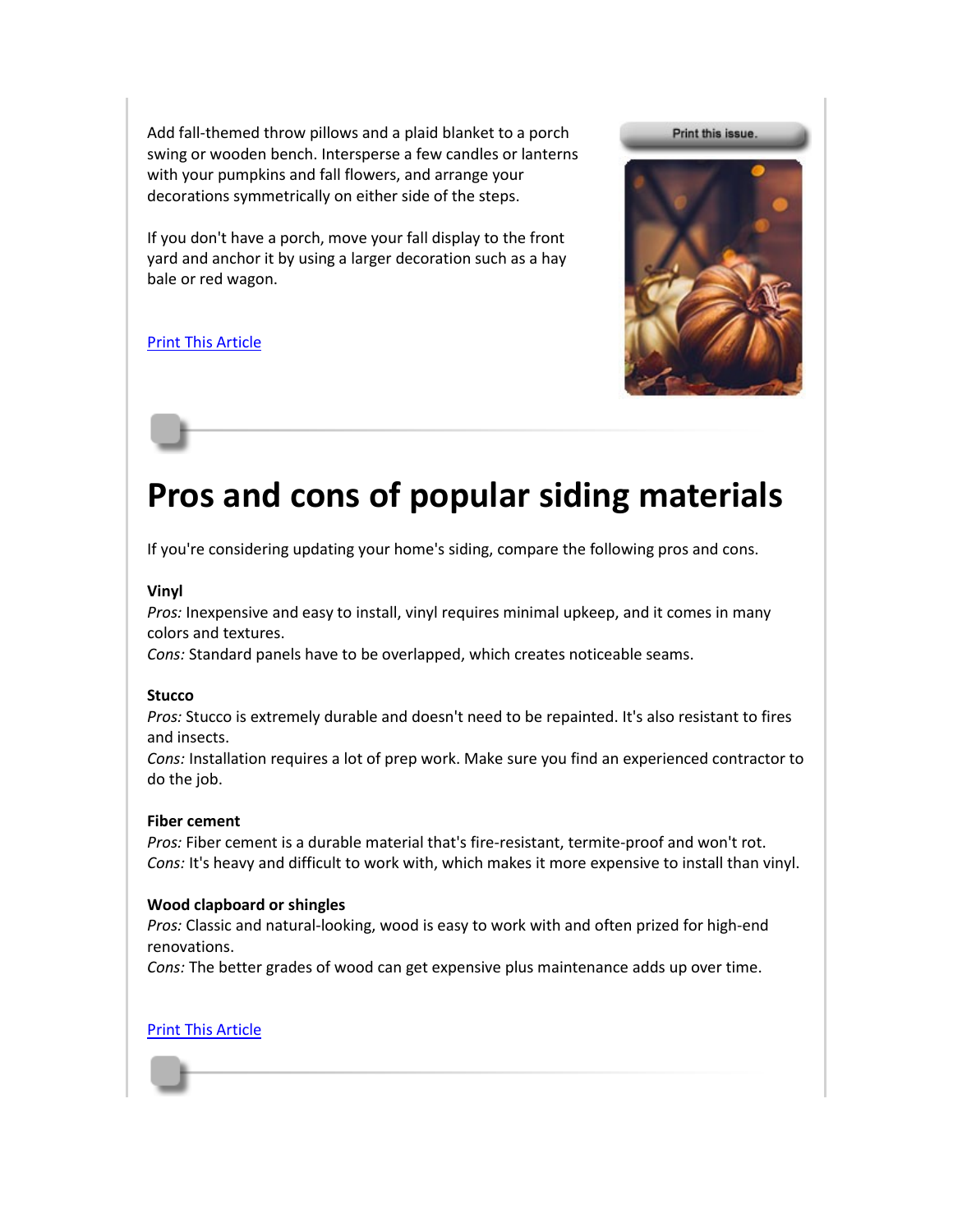# <span id="page-2-0"></span>**Make a statement with your entryway**

The entryway can be easily overlooked when decorating your home, but the truth is it makes a lasting impression. Here are a few do's and don'ts to make the most of this space.

**Do ...**

- *Reflect your style.* Choose an entryway table that speaks to the overall feel of your home — be it bold, minimalist or rustic. This sets the tone and gives your guests a great first impression.
- *Use the "rule of three."* Avoid cluttering this space with small decorations. Instead, choose up to three statement pieces such as a large mirror on the wall, a unique lamp and vase with long stems. Keeping this space sparse will make it look clean and welcoming.

**Don't ...**

- *Stash your stuff.* A pile of mail and mismatched shoes shouldn't be the first things your guests see. Add baskets for shoes, use a tray to catch mail, and tuck keys, sunglasses and other miscellaneous items into a drawer.
- *Ignore function.* Add a bench with throw pillows for guests to sit while taking off their shoes and include a coat tree or wall hooks for bags and jackets. When entertaining, move the majority of your items to a nearby closet to give your guests priority.

## [Print This Article](http://www.tpmco.com/pmcwebdata/enewsletters/2018-10/4554788_3.html)

# <span id="page-2-1"></span>**Home maintenance: your fall to-do list**

Regular maintenance on your home gives you peace of mind and keeps your resale value strong. Putting some energy into seasonal and biannual tasks now will set you up well for holiday entertaining.

Here are 9 items to include on your fall to-do list:

**Clean the gutters:** Clear out any leaves and debris, and ensure your downspouts are draining properly. This will help prevent wood rot, keep away pests and prolong the life of your gutters.

**Check smoke/carbon monoxide detectors:** It's recommended to do this each spring and fall, so give them a test and replace batteries if needed.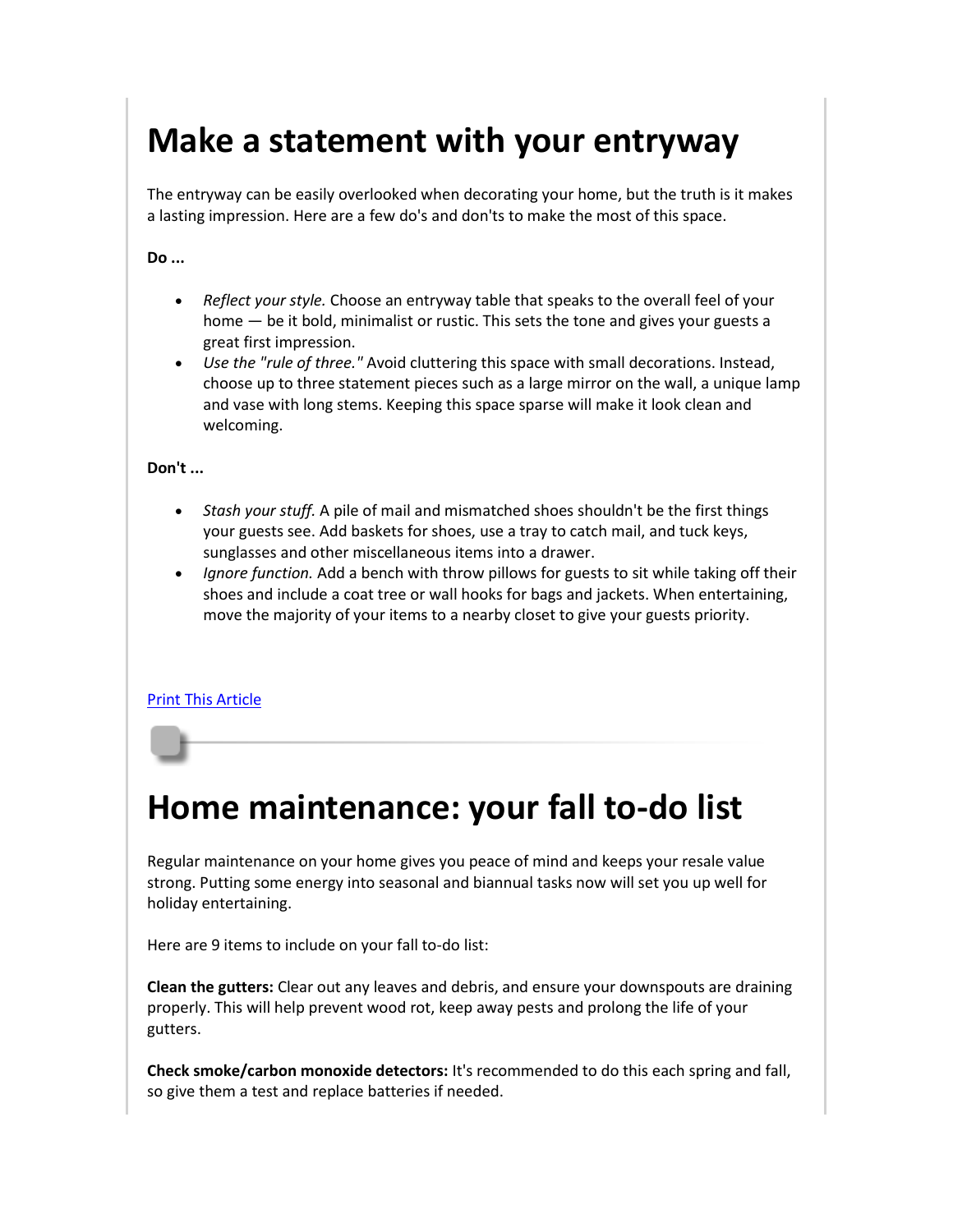**Inspect and clean the dryer vent:** It's recommended that you have your dryer vent checked once each year. Excessive lint buildup can pose a dangerous threat of fire.

**Clean the chimney:** Whether you have a wood-burning fireplace or gas logs, hire a professional to inspect and clean your chimney once a year.

**Service your HVAC:** Call a professional to service your HVAC components to see if everything is running efficiently. Make sure to change your air filter and test your thermostat as well.

**Deep clean indoors:** Polish wood floors, scrub down cabinets, vacuum hard-to-reach spaces, wipe down the fridge, dust ceiling fans, etc. This will make hosting easier with the busy entertaining season quickly approaching.

**Spruce up the yard:** Rake leaves, prune back bushes and trim any trees that are getting too close to power lines or the roof. This will promote healthy growth and protect your property from falling branches.

**Inspect windows and doors:** Check for drafts and re-caulk or add weatherstripping where needed.

**Reseed/fertilize the grass:** Lawn-and-garden experts recommend fertilizing in the fall and spring, and fall temperatures are ideal for helping cool-season grasses take root.

## **[Print This Article](http://www.tpmco.com/pmcwebdata/enewsletters/2018-10/4554788_4.html)**

# <span id="page-3-0"></span>**Crock-Pot® Potato Soup**

#### *Ingredients*

3 lbs. potatoes, peeled and cut into cubes 1 small yellow onion, diced 5 garlic cloves, minced 1 qt. chicken broth Salt and pepper, to taste 1 (8-oz.) pkg. Neufchatel cheese Optional toppings: shredded Cheddar cheese, bacon crumbles, chopped green onions

#### *Directions*

Add potatoes, onion, garlic, chicken broth, salt, and pepper to large Crock-Pot. Cook on high for 4-6 hours, or on low for 7-8 hours.